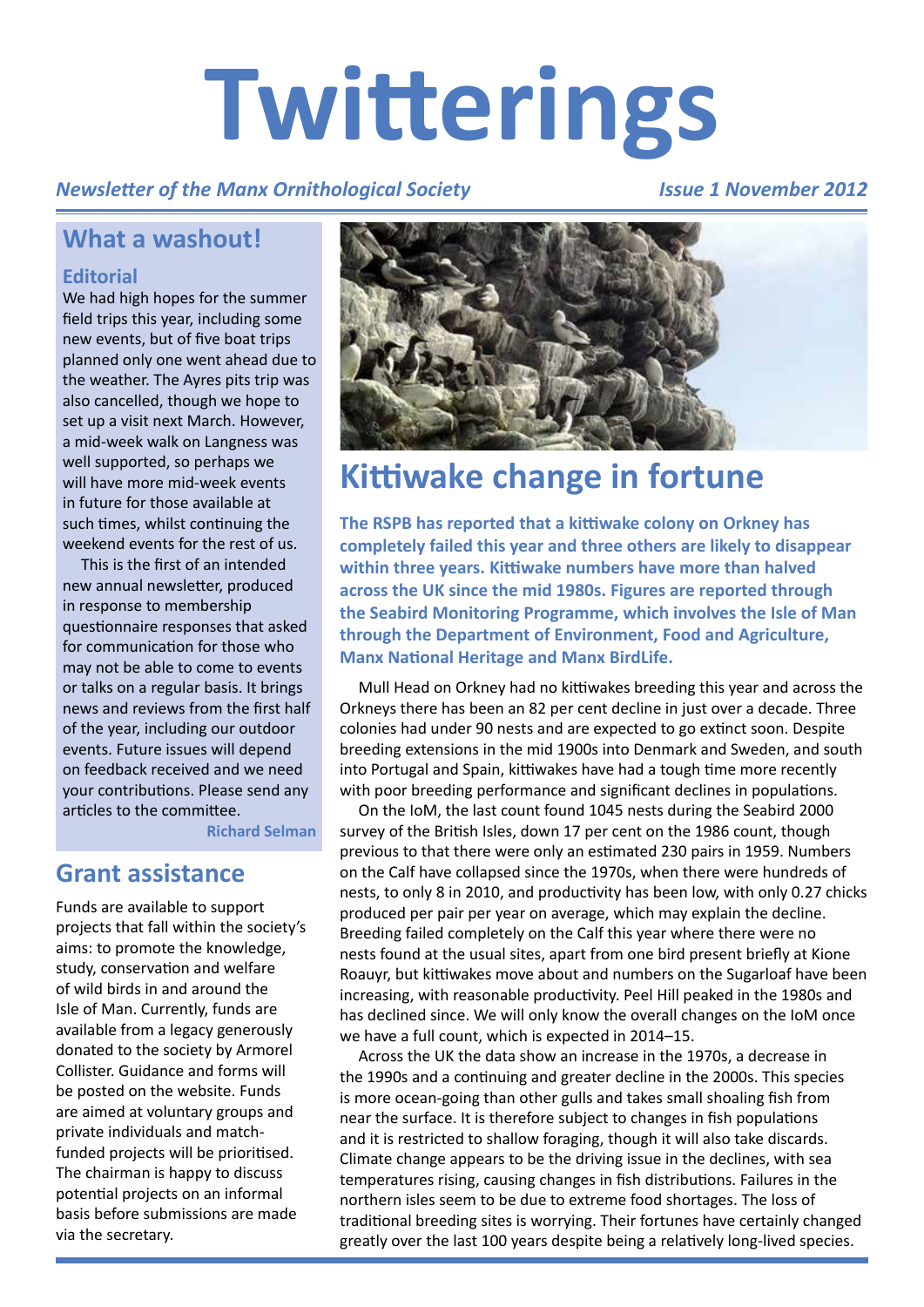

## **Update from a sister organisation**

Manx BirdLife started life in 1997 as the Manx Bird Atlas, directed by Chris Sharpe, with the primary purpose of undertaking a breeding and wintering census of birds on the Isle of Man, which was produced in 2007. The Atlas increased the profile of the charity and led to it being seen as an important source of information on the birdlife of the Island. As a result, the directors decided that the charity should continue after the Atlas and expand its

remit. In 2008 the Manx Bird Atlas was renamed Manx BirdLife (MBL) with the aim of conserving wild birds and their habitats on the Isle of Man.

Following several staff changes MBL sought to recruit a Chief Operating Officer in early 2012. When recruitment was unsuccessful MBL approached the RSPB, who have provided support and guidance to MBL for several years, and the position was advertised as a secondment. In June this year Anne-Marie McDevitt from RSPB Northern Ireland took up the secondment, which will run for a year.

'I had been working as Conservation Manager for RSPB Northern Ireland for three years when I saw the secondment opportunity. Having provided support to Manx BirdLife in this role I understood a fair bit about the Island and what MBL was trying to achieve, and felt I had the skills needed to help it develop and deliver its remit. My aim over the year is to ensure the great work that the charity is doing at present continues and to produce a strategy for 2013 to 2018. We are working in conjunction with a range of partners on the eradication of long-tails from the Calf of Man, due to take place this autumn; continuing to deliver important contracts for Government including the monitoring of the Island's bird population, vital as birds are a great indicator of the health of our environment; and inputting into the Island's Biodiversity Strategy through attendance at stakeholder meetings and the production of a Manx Birds of Conservation Concern. We are also in negotiations with CEMEX over the creation of a Nature Reserve at the Point of Ayre gravel pits and are seeking funding to carry our research into the reasons for the decline in the hen harrier population on the Isle of Man. It will be a busy year!'

Anne-Marie has worked in bird conservation for almost twenty years. Starting with her first contract as little tern warden for the National Trust in Northumberland, she worked for BirdWatch Ireland on corncrakes in the Shannon Callows, Countryside Council for Wales on agri-environment schemes, and jointly with the RSPB and the Department of Agriculture and Rural Development in Northern Ireland on the development and delivery of the Countryside Management Scheme. She has also worked on bird conservation projects abroad including pink pigeons for the Mauritius Wildlife Trust and on the Seychelles magpie robin for the Island Conservation Society.

# **The nation's favourite bird**

What is the nation's favourite bird? That was the question posed at the MOS voting box on Tynwald Day. Votes were cast for local species and top of the results was the robin, with the chough and then the goldfinch following behind. These three together received over a third of the votes cast, but a very broad range of species received votes, including song thrush, raven, woodcock, gannet, house martin, seagull and storm petrel.

The robin has come out top in the UK previously and is clearly a well-loved garden and woodland species, possibly due to its beauty and tameness, although rarely seen in gardens on the Continent. The chough is a characterful



bird of special interest in the Isle of Man due to its great rarity elsewhere in the British Isles, and the goldfinch has increased substantially in numbers in recent years and is commonly seen on the now popular niger seed feeders in gardens or feasting on dandelion seeds.

Votes went into a draw and the winner was Toby Macdonald, who received the British Trust for Ornithology Nestbox Guide, a book that is now out in a new edition with guidance and plans for building a range of boxes for different birds. The MOS stand this year looked at the varied boxes and baskets that can be provided for different kinds of birds to encourage people to think more broadly about their box provision.

# **A melodious start to the day**

In May, 25 people crawled out of bed at an early hour in order to experience the peak of dawn chorus activity, joining our President, Pat Cullen, at Silverdale at 4.30am. They heard the sequence of woodland birds tuning up at dawn, and were lucky to experience a wonderful morning, with about seven song thrushes, one of the supreme choristers. This year there was a spotted flycatcher and a pair of treecreepers. Pat said that it was the best dawn chorus event so far, which goes somewhat towards balancing out the poor weather later on the year.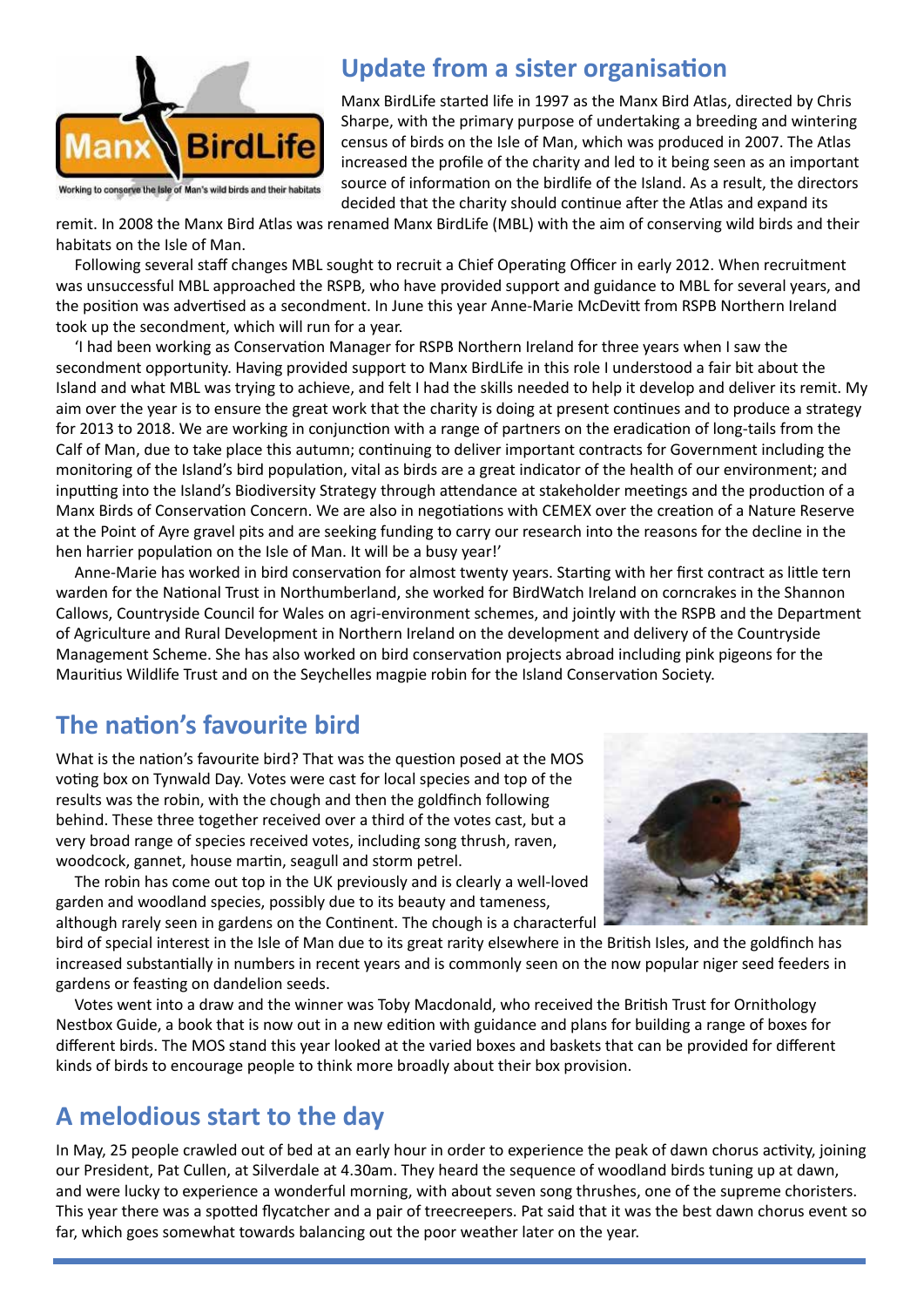## **A beautiful afternoon on the Ayres**

The 18th August turned out to be a lovely hot and sunny day on the NNR. Erica Spencer, the warden, guided a group of nine other members around Smeale Point. Three seals were spotted 'bottling' in the sea close to the beach, watching us as much as we watched them.

There was a busy area just offshore, where we watched sandwich terns and gannets diving on fish. Some of the terns came in close, looking down on flocks of ringed plover (50 and 60 in two flocks heading west), some sanderling and the occasional redshank, curlew and turnstone.

A small group of five common gulls floated just off the beach

providing good views and the basis for a discussion of the identification differences from herring gulls. There were also black-headed gulls, more petite again. A couple of cormorants flew past, and on the beach pool there were a few dunlin and a turnstone. Further along the beach was a large group of oystercatchers, so we headed onto the heath.

In a poor year for butterflies there were still good numbers on the NNR, with small tortoiseshell, peacock, meadow brown, small heath and lots of common blues, also the occasional white flying past. Six spotted burnet moths were seen on the flowers and yellow wax caps in the dunes. Thyme, harebells and the bell heather were in full flower, with a lot of heather providing a purple carpet across much of the Recreation Area this year. Autumn gentians, an Ayres speciality, were already coming into flower and there were some puffballs forming.

Common green, field and mottled grasshoppers were all calling in the dunes. A stonechat and wheatear were spotted as we came back to the road in order to head off before the roads closed for Manx Grand Prix.

Thanks to Erica for guiding us around once more. Erica has now reached the end of her wardening contract so we wish her well in the future and hope to continue seeing her at meetings.

# **Tynwald Fair**

The MOS took a stall at Tynwald Fair this year, the first time for some years, producing a display of different nest boxes to set people thinking about alternative bird accommodation to the usual tit boxes, to think broader and offer a range of nesting opportunities to other species, with open-fronted boxes, baskets, built-in wall boxes, wren domes, swift soffit boxes and a range of other designs. Richard Selman and Derek Marsden ran the stall.



Thanks to Eden Park Garden Centre and the Manx Wildlife Trust there were some locally available boxes on the stall but it was not economical to ship the more unusual designs over



for a day, though there is potential if storage space were available to show them off and sell them on. It is hoped that people will think about the species that can be helped into new areas rather than just preferentially boosting a few species, though the delight that they provide and the connection with nature is undoubtedly worthwhile.

## **The MOS needs you**

If you wish to see future newsletters then we will need articles of bird-related interest. It may be MOS business or trip reports, news articles or press releases, requests, adverts or reports on your own birding activities and trips, or you may have personal views on issues that you are dying to air and happy to debate across the pages. If you are not a budding writer, but keen on design layout, how about putting together future issues of this newsletter? Or perhaps you wish to become involved in dealing with records and the annual bird report, or coordinating a trip or event once a year. We also occasionally get asked to give talks to adults or children. An outreach to youngsters was one of the recommendations made to the committee following the recent members' questionnaire. We will also welcome new members to join our committee to help run the society. If you can help please contact a member of the committee.